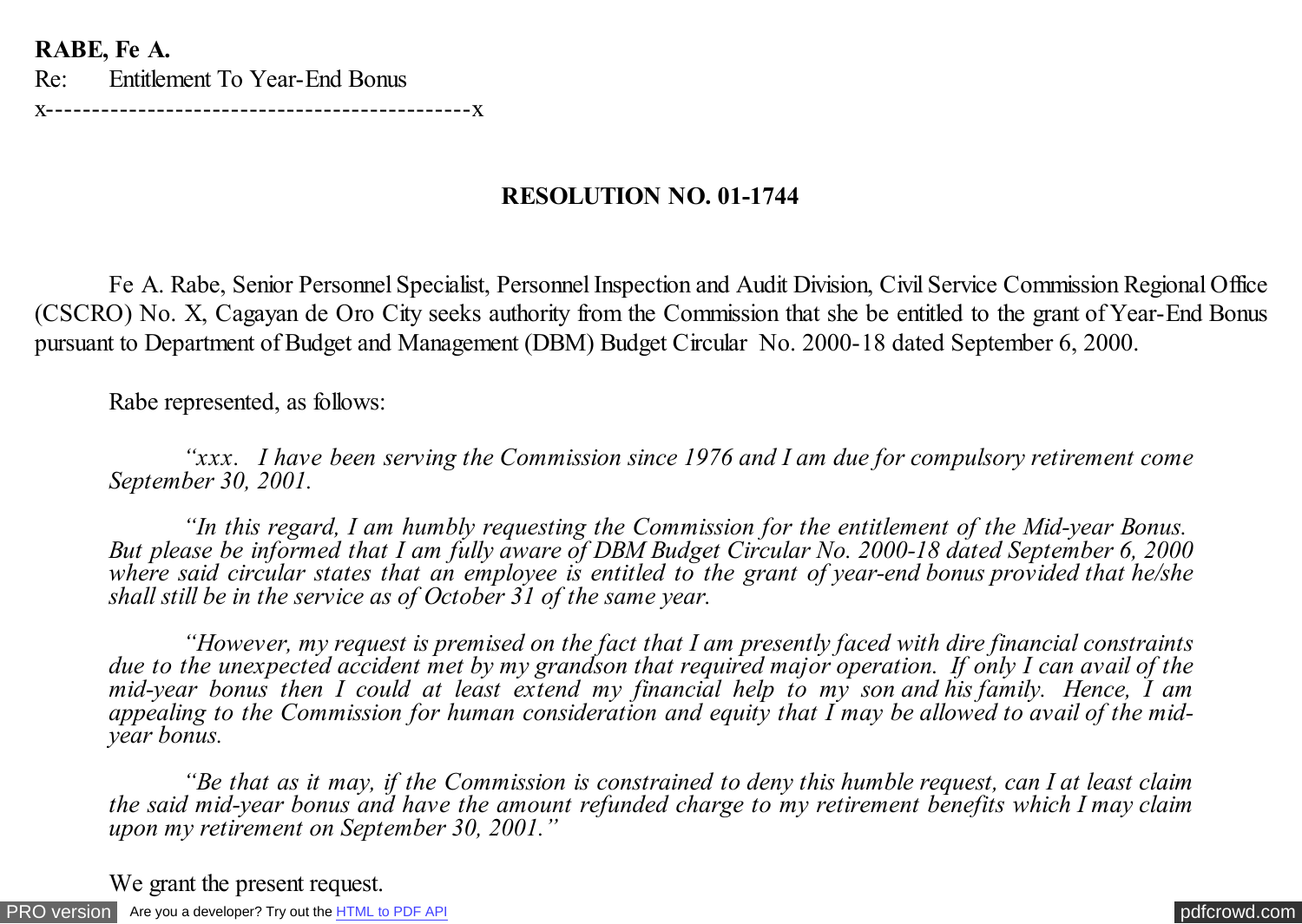At the outset, it must be noted that Rabe's services have been extended until December 31, 2001, pursuant to CSC Resolution No. 01-1286 dated July 31, 2001.

 Under *Department of Budget and Management (DBM) Budget Circular No. 2000-18 dated September 6, 2000, specifically Paragraph 2.1. thereof*, it is provided that:

*"2.0. Coverage*

*`2.1. All government personnel, whether appointive or elective, under regular, temporary or casual status, and contractual personnel whose employment is in the nature of a regular employee who are under the following instances from January 1 to October 31 of each year and are still in the service as of October 31, of the same year:"*

 It is explicit that the grant of Year-End Bonus is subject to an employee's incumbency in government service until October 31 of any given year. Stated otherwise, a government employee, irrespective of his employment status, should be in the service as of October 31 of a given year, in order that he be entitled to the grant of the mandated Year-End Bonus abovementioned.

 It is thus logical that if for any cause as enumerated under Paragraph 3.0 hereunder of the same DBM Budget Circular, a government employee's ties with the government was severed before October 31 of any given year, his privilege for the grant of the said Year-End Bonus *ipso facto* lapses, thus:

*"3.0 Exemptions*

*`All government personnel under the following instances as of October 31 of each year shall not be entitled to the benefits authorized herein:*

*`3.1 those who are absent without leave (AWOL);*

*`3.2 those who are no longer in the service due to retirement/resignation/separation/death or for whatever reasons; and*<br>3.3 *those who are* 

*`3.3 those who are hired not as part of the organic manpower of agencies but as consultants or experts, for a limited period to perform specific activities or services with expected outputs; student laborers; apprentices; laborers of contracted projects (pakiao); mail contractors including those paid*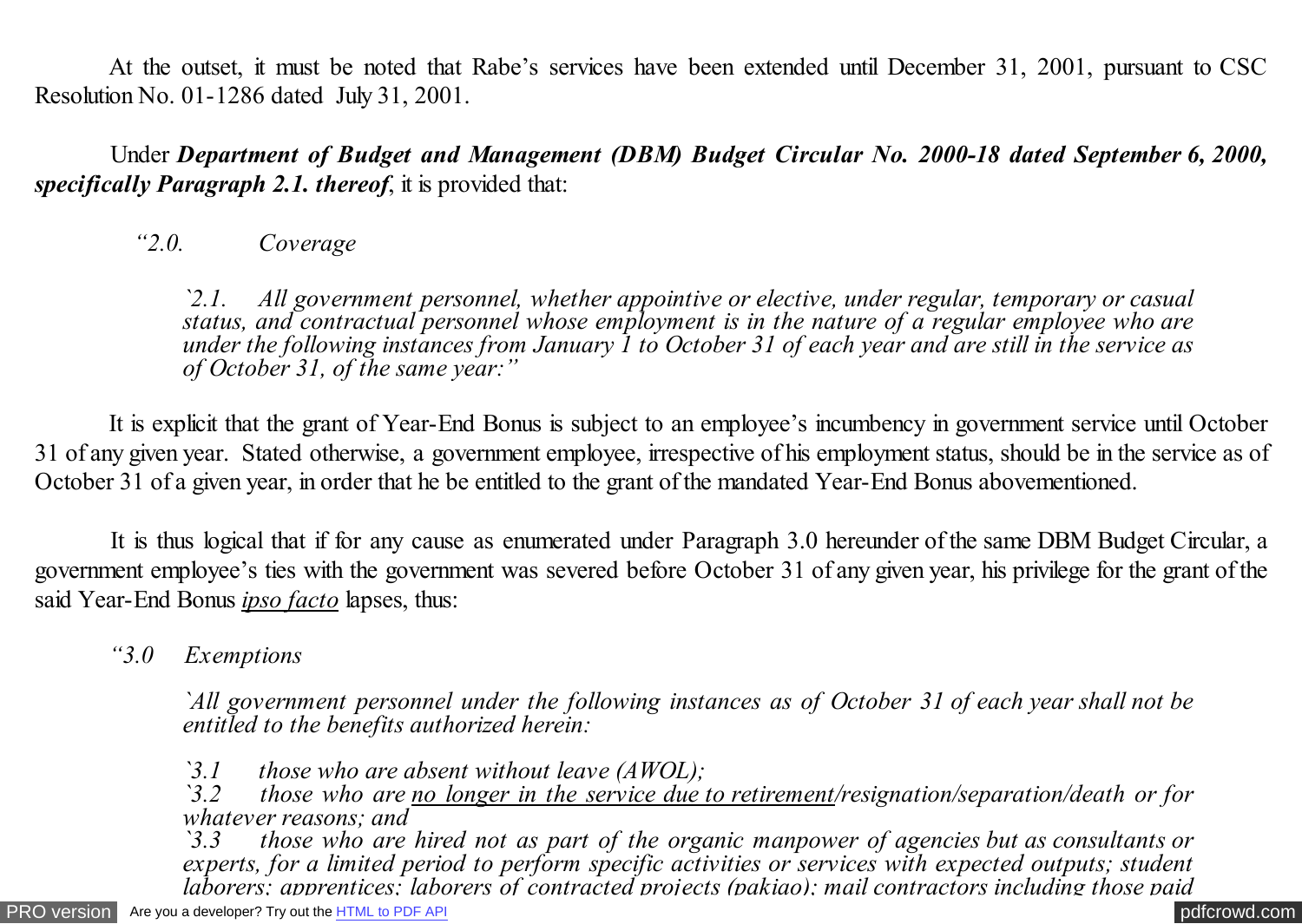*laborers; apprentices; laborers of contracted projects (pakiao); mail contractors including those paid on piecework basis; and others similarly situated.*

*`3.4 Those who are formally charged administrative cases as well as criminal cases which relate to acts of omissions in connection with their official duties and functions and found guilty and/or meted penalties shall not be entitled to the benefits authorized herein in the year the decision was handed down.*

*`3.4.1 In this regard, if the penalty meted out is only a reprimand, such penalty is not one that can be made the basis of disqualification to receive the said benefits.* " (emphasis ours)

 There is no dispute that as represented in her present request, Rabe can be deemed officially compulsorily retired from the service as of September 30, 2001. Ordinarily then, Rabe becomes disqualified to receive the Year-End Bonus, pursuant to the aforequoted proviso of the same DBM Budget Circular abovementioned which thereunder qualifies that a government official or employee should be in the service as of October 31, 2001.

However, since her service had been extended to December 31, 2001, Rabe, for all intents and purposes, is in the service as of October 31, 2001 within the contemplation of the abovequoted DBM Circular. Hence, Rabe is entitled among others, to the Year-End Benefit as granted to other regular employees, following the ruling of this Commission in *CSC Resolution No. 97-4643 dated December 18, 1997*, as follows:

*"With regard to the other benefits, i.e., year end benefits, productivity incentive bonus (PIB), loyalty cash bonus, anniversary bonus, the Commission also rules that Supremo is entitled to receive the same, these being in the nature of awards or incentives.*

*"Considering that his service has been extended due to the exigencies of his work, and upon the request of the head of office, it would be the height of inequity and injustice to deny him these incentives if he meets the required qualifications. In this respect, it becomes inconsequential if an employee like Supremo, qualifies for a certain privilege or benefit during the six month extension.(e.g., 10 years continuous service in case of Loyalty Award).*

*"It bears stressing, however, that Supremo is no longer entitled to salary increases, step increments and clothing allowance during the six-month extension period since he already officially retired as of July 9, 1997.*

[PRO version](http://pdfcrowd.com/customize/) Are you a developer? Try out th[e HTML to PDF API](http://pdfcrowd.com/html-to-pdf-api/?ref=pdf) contract the contract of the HTML to PDF API [pdfcrowd.com](http://pdfcrowd.com)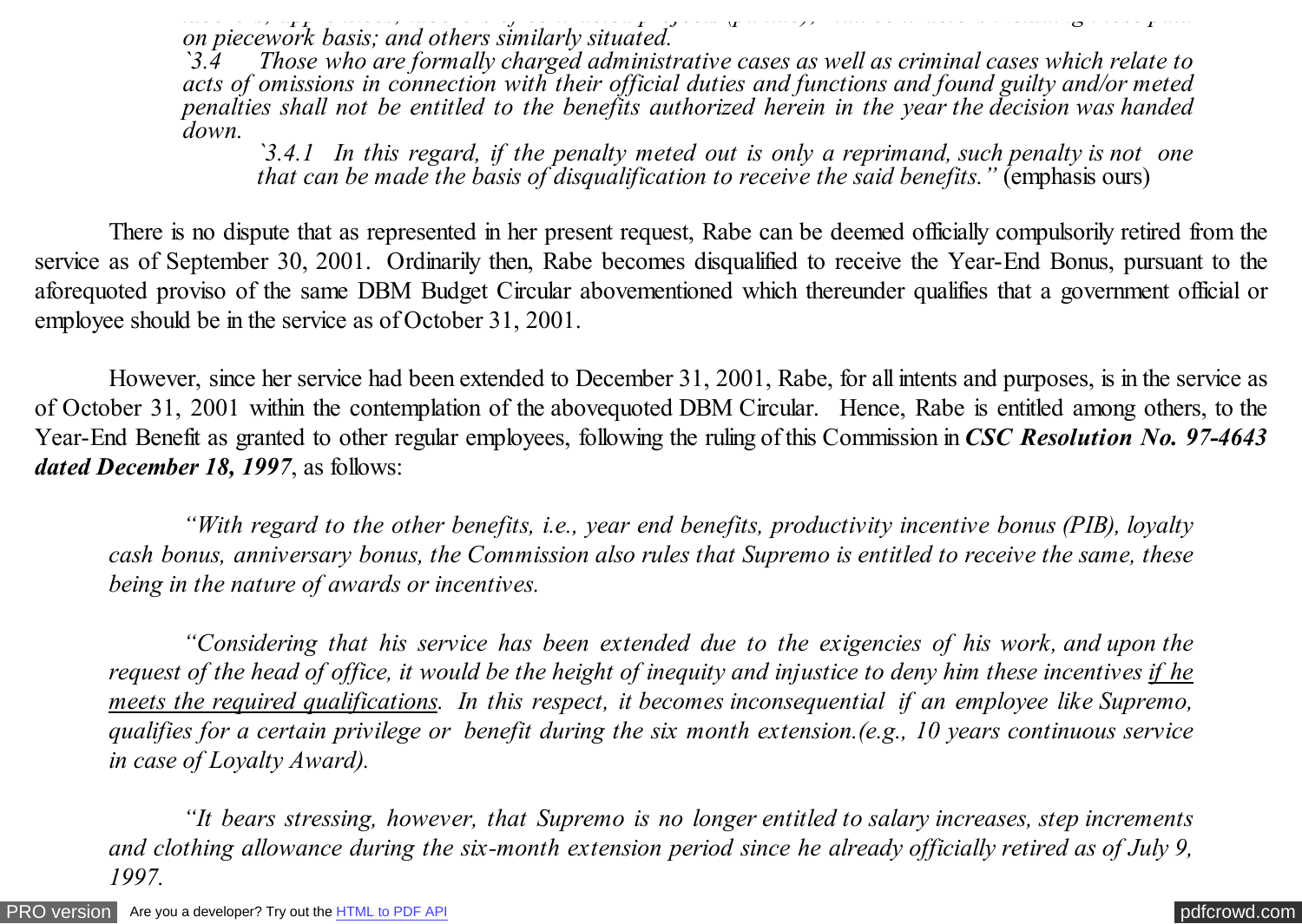*"The above-mentioned privileges are contemplated to benefit an employee in the long term and not within a predetermined period of six-months. The fact that he is still actually rendering service beyond the compulsory age of retirement is deemed an exception to the rule.*

*x x x*

*"WHEREFORE, the Commission hereby resolves that Briccio D. Supremo is entitled to receive during the six(6)-month period of his extended services, the following:*

*"1. Salary for actual services rendered; and*

*"2. PERA/RATA*

*"For Benefits and Incentive including year-end benefits, productivity incentive bonus, loyalty cash bonus and anniversary bonus his privilege to receive the same shall be subject to the rules implementing the receipt of said benefits.*

*x x x"*

 **WHEREFORE**, the Commission resolves that Fe A. Rabe is entitled to Year-End Bonus for FY 2001 under DBM Budget Circular No. 2000-18 dated September 6, 2000.

Quezon City, October 29, 2001